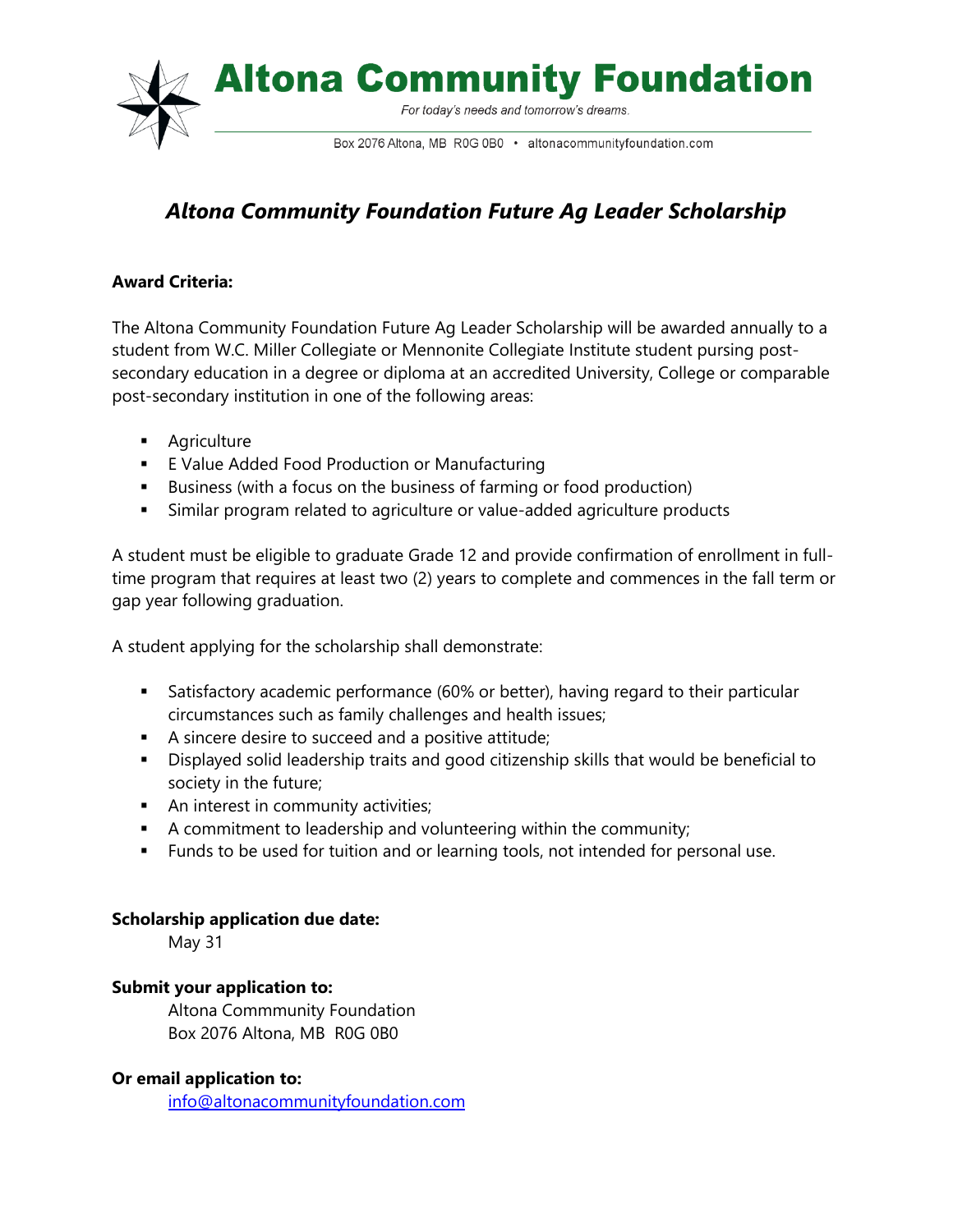

## *Altona Community Foundation Future Ag Leader Scholarship* **Application Form**

| First / last name:                                        |  |
|-----------------------------------------------------------|--|
|                                                           |  |
| <b>Birth date:</b>                                        |  |
| <b>Email address:</b>                                     |  |
|                                                           |  |
| Home phone # & Cell phone#:                               |  |
| <b>Mailing address:</b>                                   |  |
|                                                           |  |
| $City / town$ $\_\_\_\_\_\_\_\_\_\_\_\_\_$                |  |
|                                                           |  |
|                                                           |  |
| High school you graduated from:                           |  |
| <b>Year of graduation:</b>                                |  |
| Institution you are enrolled / registering for this year: |  |
| <b>Institution mailing address:</b>                       |  |
|                                                           |  |
| $City / town$ $\_\_$                                      |  |
|                                                           |  |
|                                                           |  |
| Faculty/ area of studies:                                 |  |
| Program / course cost:                                    |  |
| # of years required to complete program:                  |  |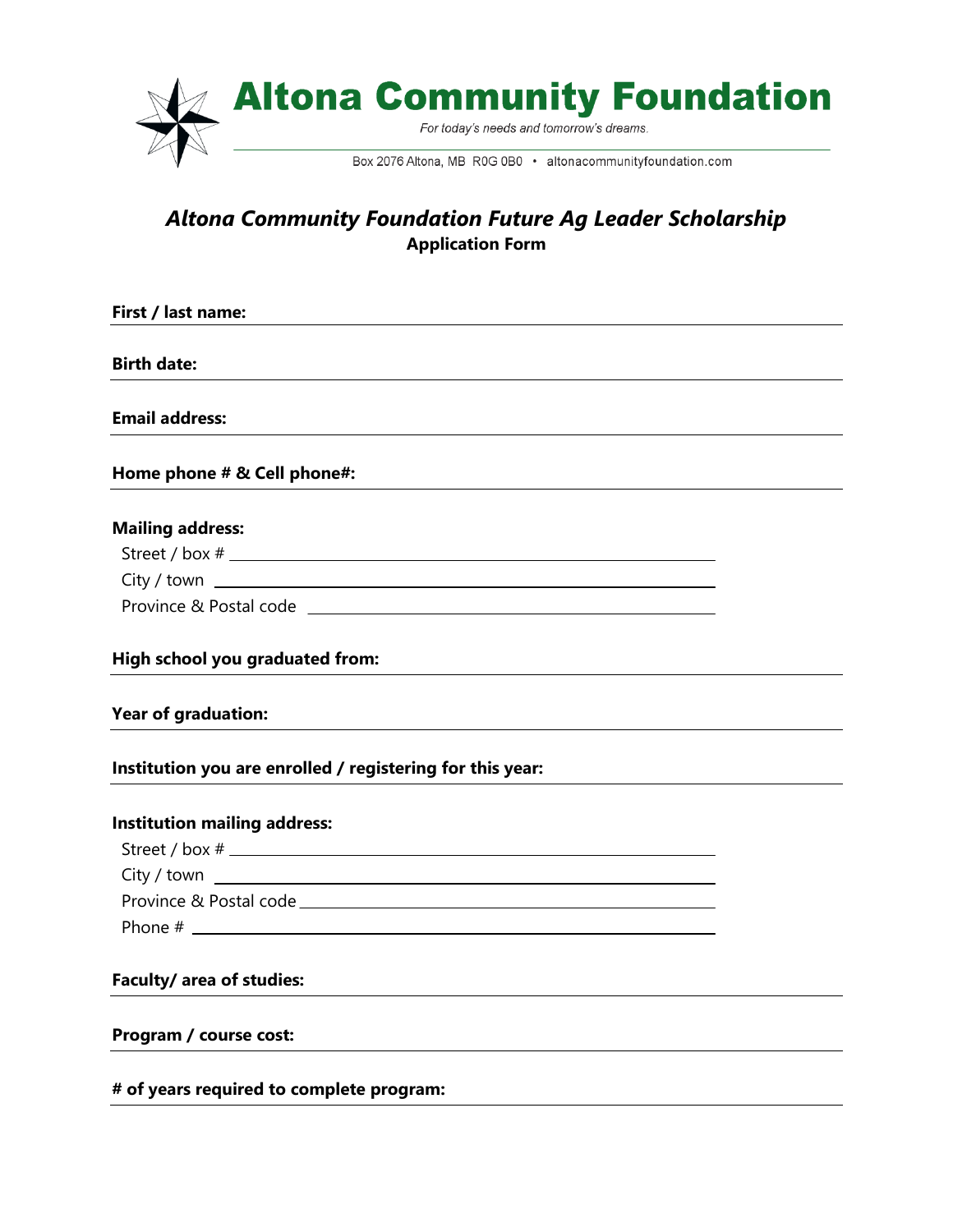**Degree or diploma when completed:**

#### **Start date:**

#### **Completion date:**

#### **Personal experience:**

1. List any public service, community activities or volunteer participation that you feel may be relevant to this application.

- 2. Indicate any organizations and/or individuals that support/confirm the above community involvement.
- 3. List any full or part-time employment you have held (past two years) specifying employer, type of work and length of time in position.
- 4. Indicate any special recognition or awards received during/and or since school.
- 5. Explain your goals within the next 3-5 years.